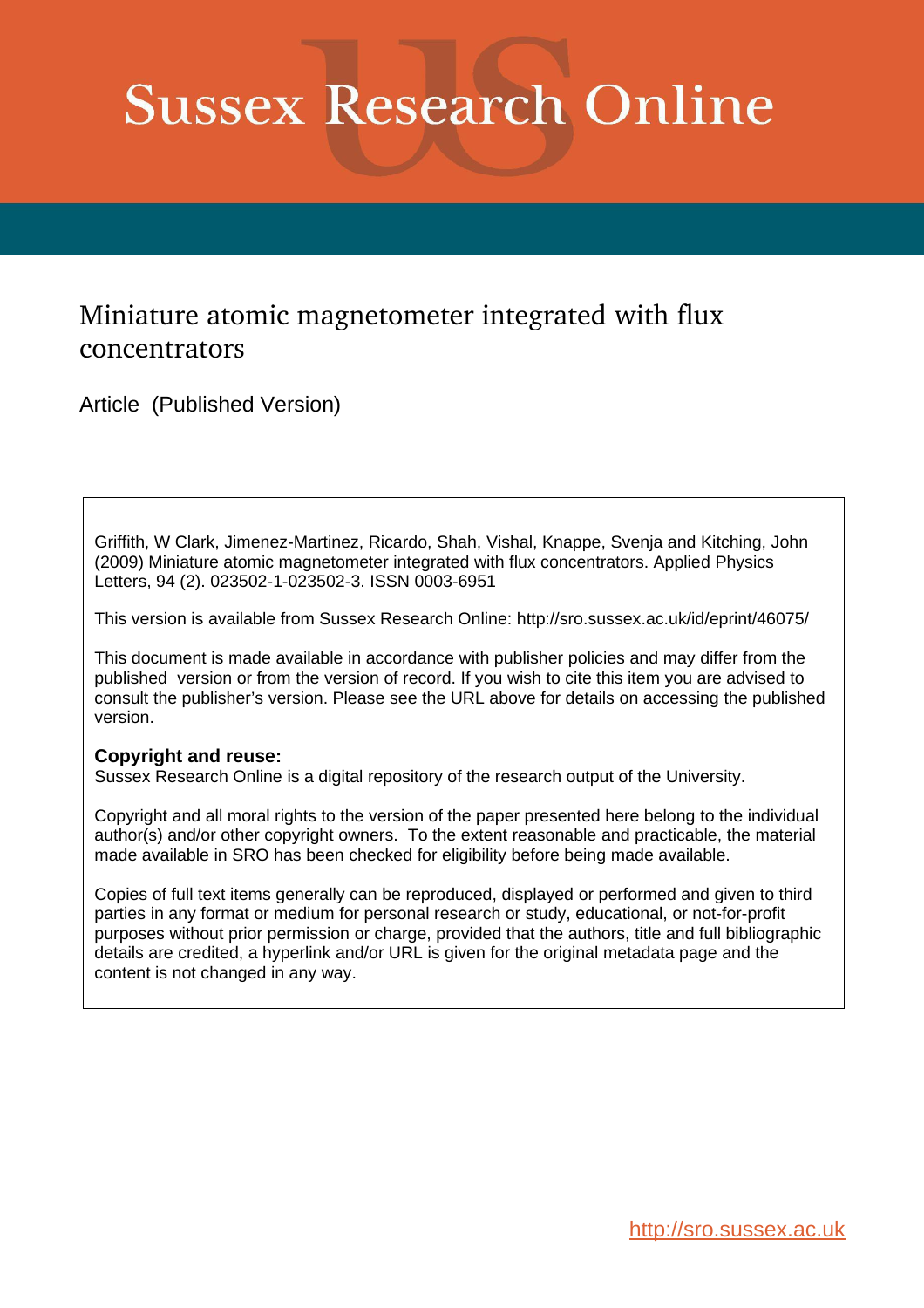

[W. Clark Griffith](http://apl.aip.org/search?sortby=newestdate&q=&searchzone=2&searchtype=searchin&faceted=faceted&key=AIP_ALL&possible1=W. Clark Griffith&possible1zone=author&alias=&displayid=AIP&ver=pdfcov), [Ricardo Jimenez-Martinez](http://apl.aip.org/search?sortby=newestdate&q=&searchzone=2&searchtype=searchin&faceted=faceted&key=AIP_ALL&possible1=Ricardo Jimenez-Martinez&possible1zone=author&alias=&displayid=AIP&ver=pdfcov), [Vishal Shah](http://apl.aip.org/search?sortby=newestdate&q=&searchzone=2&searchtype=searchin&faceted=faceted&key=AIP_ALL&possible1=Vishal Shah&possible1zone=author&alias=&displayid=AIP&ver=pdfcov), [Svenja Knappe](http://apl.aip.org/search?sortby=newestdate&q=&searchzone=2&searchtype=searchin&faceted=faceted&key=AIP_ALL&possible1=Svenja Knappe&possible1zone=author&alias=&displayid=AIP&ver=pdfcov), and [John Kitching](http://apl.aip.org/search?sortby=newestdate&q=&searchzone=2&searchtype=searchin&faceted=faceted&key=AIP_ALL&possible1=John Kitching&possible1zone=author&alias=&displayid=AIP&ver=pdfcov)

Citation: [Appl. Phys. Lett. 9](http://apl.aip.org/?ver=pdfcov)4, 023502 (2009); doi: 10.1063/1.3056152 View online: [http://dx.doi.org/10.1063/1.3056152](http://link.aip.org/link/doi/10.1063/1.3056152?ver=pdfcov) View Table of Contents: [http://apl.aip.org/resource/1/APPLAB/v94/i2](http://apl.aip.org/resource/1/APPLAB/v94/i2?ver=pdfcov) Published by the [AIP Publishing LLC.](http://www.aip.org/?ver=pdfcov)

**Applied Physics** 

Letters

#### Additional information on Appl. Phys. Lett.

Journal Homepage: [http://apl.aip.org/](http://apl.aip.org/?ver=pdfcov) Journal Information: [http://apl.aip.org/about/about\\_the\\_journal](http://apl.aip.org/about/about_the_journal?ver=pdfcov) Top downloads: [http://apl.aip.org/features/most\\_downloaded](http://apl.aip.org/features/most_downloaded?ver=pdfcov) Information for Authors: [http://apl.aip.org/authors](http://apl.aip.org/authors?ver=pdfcov)

## **ADVERTISEMENT**

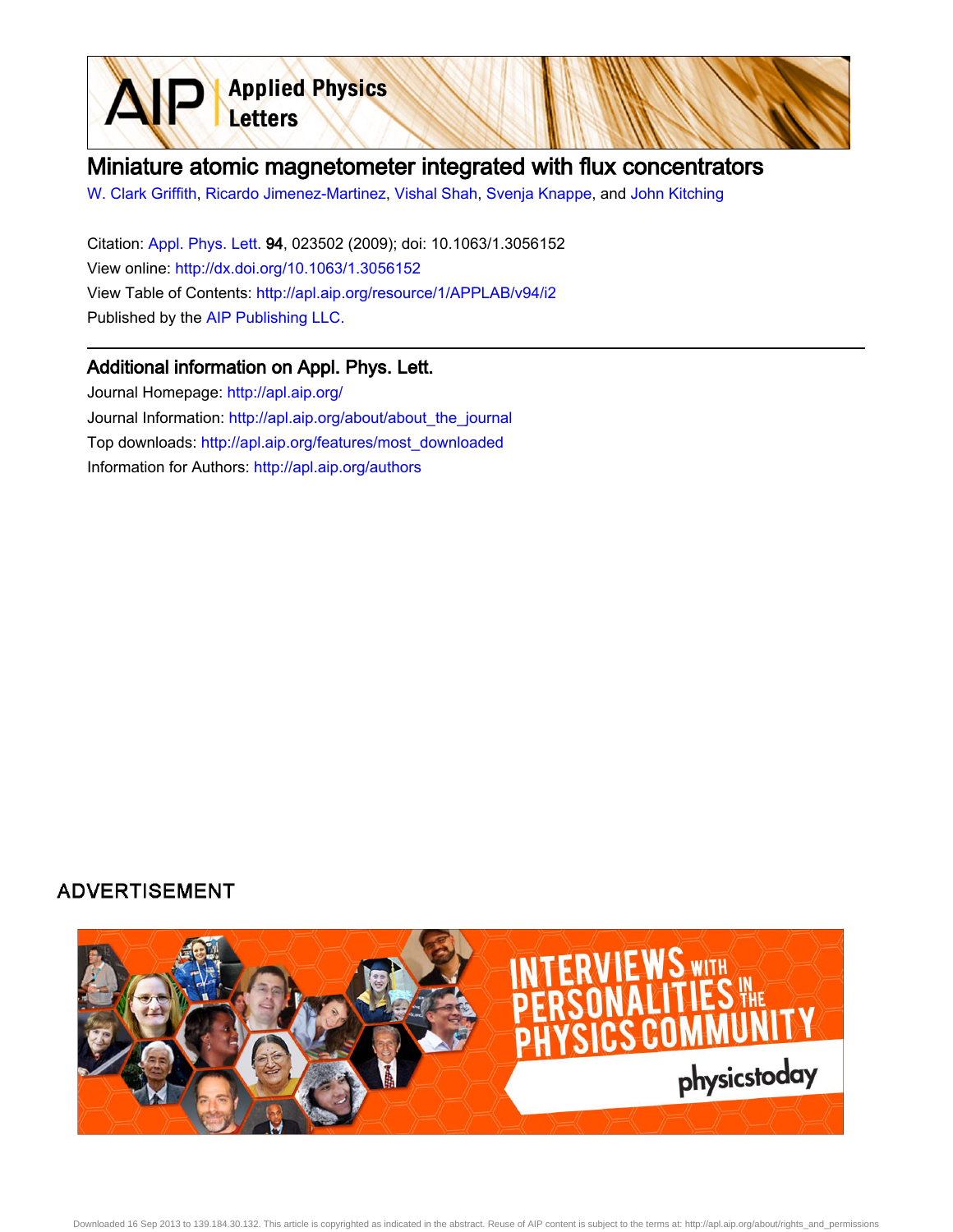## **[Miniature atomic magnetometer integrated with flux concentrators](http://dx.doi.org/10.1063/1.3056152)**

W. Clark Griffith,<sup>1[,a](#page-2-0))</sup> Ricardo Jimenez-Martinez,<sup>1[,b](#page-2-1))</sup> Vishal Shah,<sup>2</sup> Svenja Knappe,<sup>1</sup> and John Kitching<sup>1</sup> 1 *Time and Frequency Division, National Institute of Standards and Technology, Boulder, Colorado 80305, USA*

2 *Department of Physics, Princeton University, Princeton, New Jersey 08544, USA*

(Received 17 November 2008; accepted 4 December 2008; published online 14 January 2009)

High permeability magnetic flux concentrators are used to enhance the sensitivity of an atomic magnetometer operating in the spin-exchange relaxation-free regime. The magnetometer uses a millimeter scale  ${}^{87}$ Rb vapor cell and either mu-metal or Mn–Zn ferrite flux concentrators. The measured sensitivity gives excellent agreement with calculations of thermal noise from the concentrator material. The mu-metal concentrators allow a sensitivity of 50 fT  $Hz^{-1/2}$ , limited by thermal current magnetic noise. The ferrite concentrators are limited by thermal magnetization noise at low frequencies, and reach a sensitivity of 10 fT Hz−1/<sup>2</sup> for frequencies above 125 Hz. © *2009 American Institute of Physics*. DOI: [10.1063/1.3056152](http://dx.doi.org/10.1063/1.3056152)

Operating in the spin-exchange relaxation-free (SERF) regime has allowed alkali atomic magnetometers<sup>1</sup> to achieve subfemtotesla sensitivities. $2,3$  $2,3$  In this technique, magnetic resonance broadening due to alkali-alkali spin-exchange collisions is eliminated by operation at low magnetic fields and high alkali density, $4$  such that the rate of spin-exchange collisions is much greater than the Larmor spin precession frequency. Taking advantage of the SERF regime, we recently demonstrated a miniature SERF magnetometer<sup>5</sup> using a microfabricated, millimeter scale atomic vapor cell that achieved a sensitivity of 65 fT  $Hz^{-1/2}$  at zero magnetic field. This can be compared to a previous chip-scale atomic magnetometer<sup>6</sup> with a sensitivity of 5 pT  $\text{Hz}^{-1/2}$  operating outside the SERF regime. The miniature SERF magnetometer is competitive with the sensitivity of high  $T_c$  superconducting quantum interference device (SQUID) magnetometers, and another order of magnitude improvement might provide a noncryogenic, potentially low power alternative to low  $T_c$  SQUIDs in certain applications.

In this work we look to enhance the sensitivity of our SERF magnetometer by adding high permeability flux concentrators that amplify the magnetic field inside the vapor cell. Flux concentrators have previously been used to improve the sensitivity of a wide variety of magnetic field sensor technologies, including Hall sensors, $\frac{7}{1}$  magnetoresistive sensors,<sup>[8](#page-4-7)</sup> and SQUIDs.<sup>9</sup> The field concentration factor increases as the separation between the ends of the concentrators is reduced, which makes their use ideally suited for microfabricated vapor cells. The concentrators increase the overall footprint of the sensor, but the device retains the advantages of the lower light and heating power requirements of the chip-scale sensor. The concentrators also introduce potential nonlinearity and hysteresis effects, but these issues can essentially be avoided by staying within the SERF low magnetic field limit. In our case the SERF field limit is about 300 nT, but the addition of flux concentrators reduces the usable field range by  $1/G_c$ , where  $G_c$  is the concentration factor.

The basic magnetometer operation is the same as is described in Ref. [5,](#page-4-4) and an overview of the experimental setup is shown in Fig.  $1(b)$  $1(b)$ . A microfabricated vapor cell<sup>10</sup> containing  ${}^{87}$ Rb atoms and 2 amagat of N<sub>2</sub> buffer gas is formed in a  $1 \times 1 \times 1$  mm<sup>3</sup> cavity in a silicon wafer with pyrex windows anodically bonded to the front and back. The cell is heated to 160 °C by running electrical current through a 50  $\Omega$  chip resistor mounted on the exterior of the cell. Magnetic fields due to the heater current are mitigated by applying alternating current at 355 kHz. The cell is mounted inside a three layer mu-metal magnetic shield in order to operate near zero magnetic field and to screen out environmental magnetic noise.

A single circularly polarized light beam from a verticalcavity surface-emitting laser (VCSEL) operating at 795 nm is used to optically pump and probe the  ${}^{87}Rb$  atoms. The magnetometer is sensitive to magnetic fields transverse to the light propagation direction. At zero magnetic field, efficient optical pumping occurs and the light transmission increases.

<span id="page-2-2"></span>

FIG. 1. (Color online) (a) Numerical calculation of the effect on flux lines and field density (false color) by triangular and rod shaped concentrators in a uniform external magnetic field. (b) Basic experimental setup. (c) Photograph of the vapor cell and the tips of the ferrite rod concentrators. The chip resistor used for heating the cell is visible on the front face.

Downloaded 16 Sep 2013 to 139.184.30.132. This article is copyrighted as indicated in the abstract. Reuse of AIP content is subject to the terms at: http://apl.aip.org/about/rights\_and\_permissions

<span id="page-2-1"></span><span id="page-2-0"></span>a)Electronic mail: clark.griffith@nist.gov.

b) Also at University of Colorado, Boulder, CO.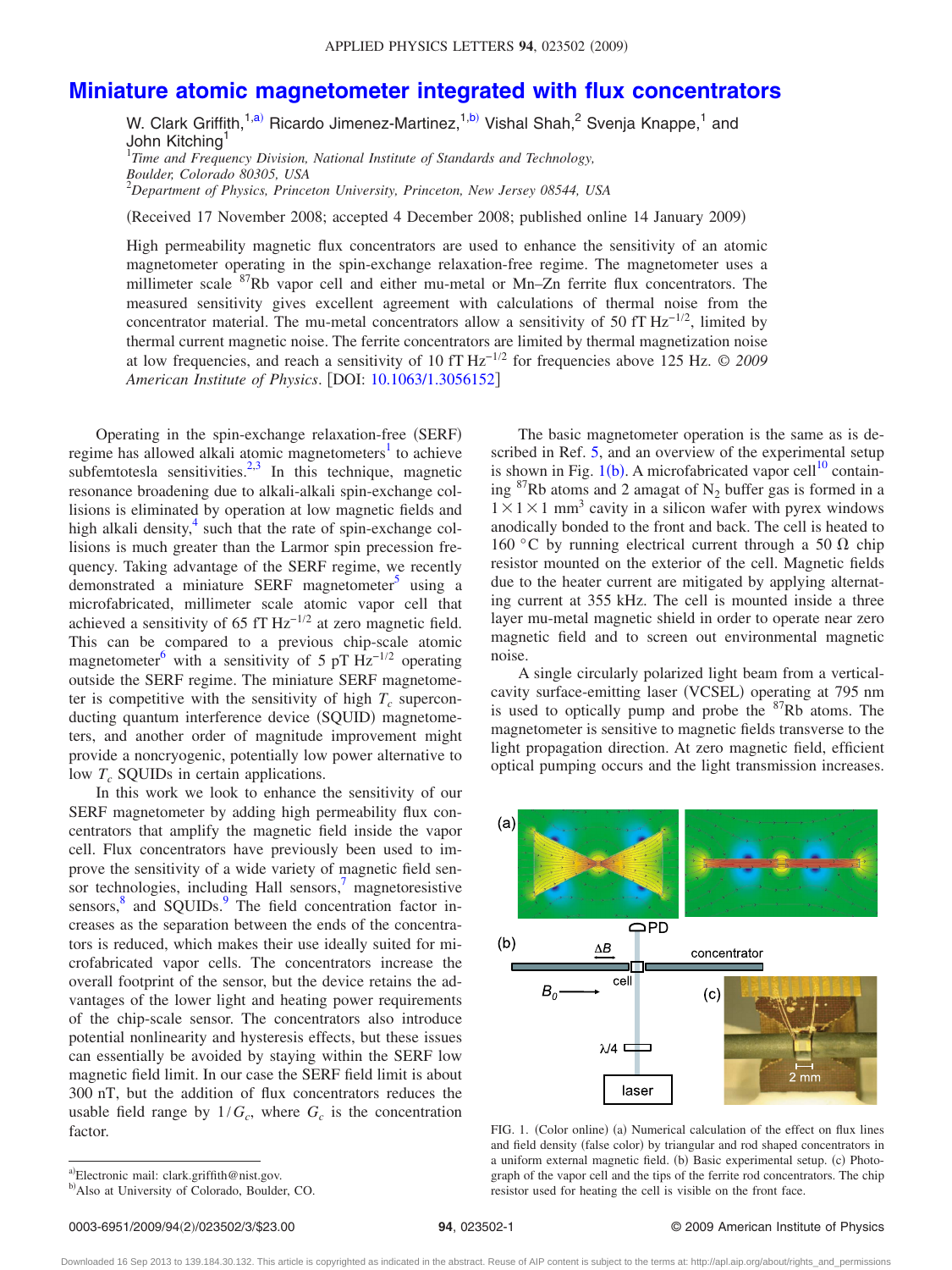<span id="page-3-0"></span>

FIG. 2. Enhancement factor of a uniform externally applied magnetic field as the concentrators are moved closer to the cell. The data points give the measured enhancement, and the lines give the results of a finite element simulation for the mu-metal triangle (solid) and ferrite rod (dashed) FIG. 3. (Color online) concentrators.

For a nonzero transverse magnetic field  $(B_0)$  any optically pumped atoms quickly precess about the field so that no net polarization builds up, and the light transmission decreases. An additional modulated field at 1.5 kHz is applied parallel to  $B_0$ , and lock- in detection is used to generate a dispersive signal as a function of the applied field. The magnetic field sensitivity is determined by setting  $B_0$  to zero, and the noise spectral density of the lock-in signal is measured.

The transverse magnetic field is amplified inside the vapor cell by the addition of flux concentrators around the cell. Two types of concentrators were tested: flat mu-metal triangles  $(\mu_r = 3 \times 10^4)$  and ferrite rods (high permeability Mn–Zn,  $\mu_r = 6 \times 10^3$ .<sup>[11](#page-4-10)</sup> A photograph of the ends of the ferrite concentrators around the vapor cell is shown in Fig.  $1(c)$  $1(c)$ . Figure [2](#page-3-0) shows the dimensions of the concentrators, along with the measured enhancement of a uniform external field compared to a finite element analysis calculation (lines) as the distance between the concentrators is varied. The minimum separation of the concentrators is limited to 2 mm by the external dimensions of the vapor cell.

The magnetic field sensitivity without concentrators was about 150 fT  $Hz^{-1/2}$ . This is about a factor of 2 worse than in Ref. [5](#page-4-4) mainly due to differences in the vapor cell used in that work, which had a more favorable buffer gas pressure ([3](#page-3-1) amagat) and a larger cell cavity  $(3 \times 2 \times 1 \text{ mm}^3)$ . Figure 3 shows the magnetic field sensitivity from noise density measurements at 40 and 150 Hz as the flux concentrators are moved closer to the cell. We expect that the sensitivity should improve by an amount equal to the enhancement factor shown in Fig. [2](#page-3-0) up to the point where magnetic noise limits the sensitivity. Magnetic noise might originate from the concentrators themselves, or from other sources such as the magnetic shield material, current fluctuations in the field coils, or imperfectly shielded external noise.

In the case of the mu-metal concentrators, the sensitivity is limited to about 50 fT  $Hz^{-1/2}$ , whereas the ferrite concentrators reach a sensitivity of 15 fT  $Hz^{-1/2}$  at 40 Hz and 10 fT Hz−1/<sup>2</sup> at 150 Hz. The sensitivity with the ferrite concentrators shows some excess magnetic noise at 40 Hz, but essentially follows the expected enhancement (red line) at 150 Hz. Figure [4](#page-3-2) shows the noise spectral density converted

<span id="page-3-1"></span>

FIG. 3. (Color online) Magnetic field sensitivity vs flux concentrator tip separation for (a) the mu-metal triangle concentrators and (b) ferrite rod concentrators. The sensitivity is given for a noise density measurement at 40 Hz (solid points and lines) and 150 Hz (open points and dashed lines). The red lines indicate the sensitivity that would result if the unconcentrated sensitivity improved by the enhancement factors shown in Fig. [2,](#page-3-0) and the green lines show an estimate of the sensitivity limit due to thermal magnetic noise created by the flux concentrators.

into magnetic field units for the two types of concentrators at their most sensitive positions.

Thermal magnetic noise originating from the flux concentrator material can be estimated via fluctuation dissipation theorem methods.<sup>12[,13](#page-4-12)</sup> Following a numerical calculation approach similar to that described in Ref. [13,](#page-4-12) Appendix A, we use finite element analysis software to estimate the power loss *P* in the concentrators due to a hypothetical excitation coil located at the center of the vapor cell. The magnetic field noise at the location of the coil is then given by

$$
\delta B = \frac{\sqrt{4kT}\sqrt{2P}}{NAI\omega},\tag{1}
$$

<span id="page-3-2"></span>where the coil is assumed to have *N* turns, area *A*, and oscillating current *I*. The dissipative power loss has contributions from eddy current loss associated with Johnson noise cur-



FIG. 4. (Color online) Noise density of the lock-in signal converted to magnetic field units for the sensor without flux concentrators (black), with the mu-metal triangle concentrators (green), and with the ferrite rod concentrators (red). The dotted green line shows an estimate of the thermal current noise due to the mu-metal concentrators and the dotted red line shows an estimate of the thermal magnetization noise due to the ferrite concentrators  $(75$  fT  $f^{-1/2}$ ).